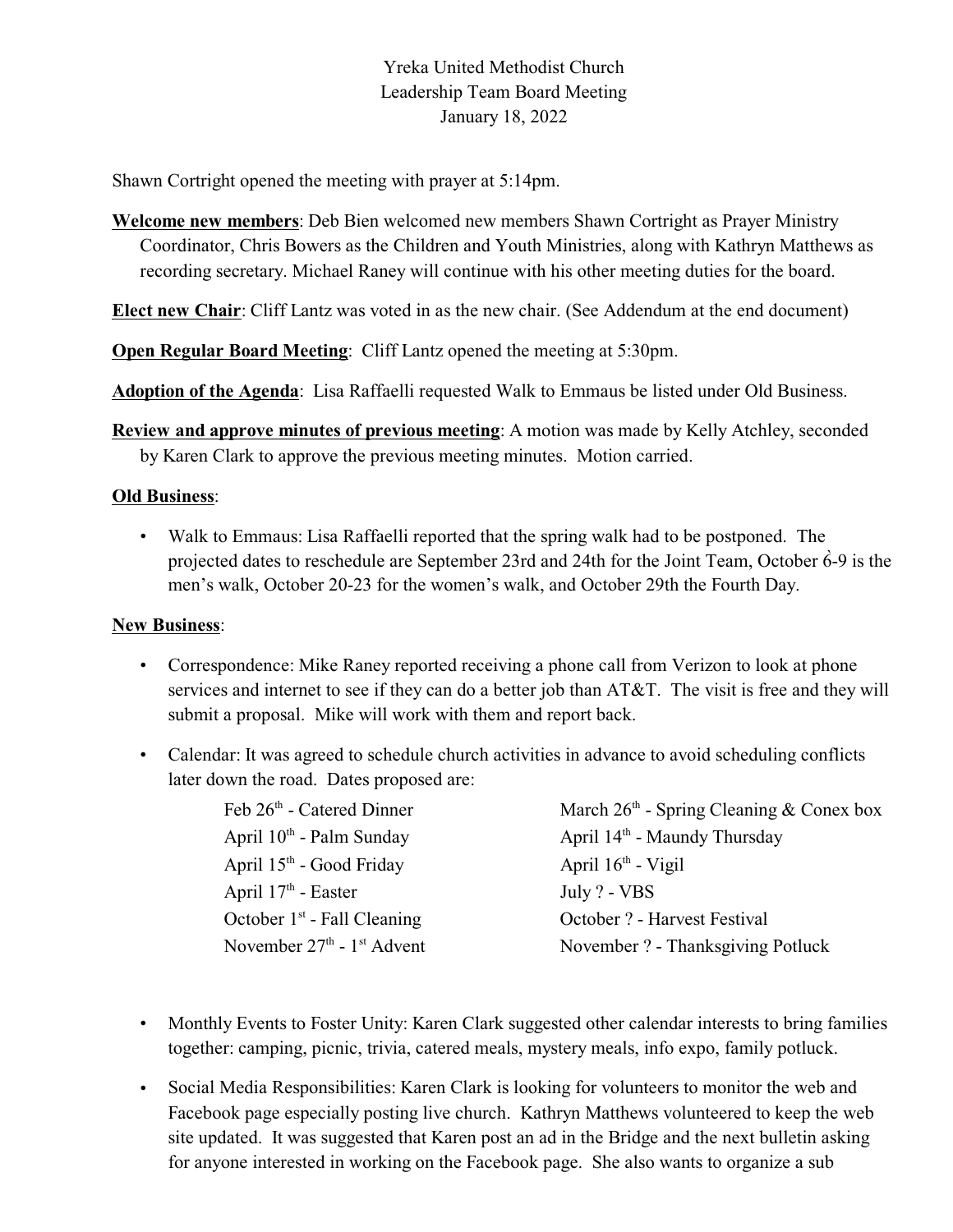committee to work together on the media. Kelly Atchley and Kathryn Matthews offered to be on the committee.

### **Reports**:

- Pastor's Report: None
- Personnel: Deb Bein submitted a written report stating paid employees received end of the year evaluations and minimum wage went up to \$14 an hour on January 1, 2022.
- Finance: Kelly Atchley reported paying the obligation Apportionments and will be sending a check of \$4,567 to the Mayfield, KY United Methodist Church by the end of week.

Cliff Lantz reported cash at hand in checking account has \$57,000 and \$21,500 in savings. They have an endowment fund of \$20,000 from the sale of the parsonage. There is also a \$10,000 for youth but can only use the interest off that money. The proposed 2022 spending plan of \$222,597 was submitted. Cliff suggested submitting the spending plan in the newsletter with a monthly report in the bulletin of where we are with finances.

- Facilities: Nick Sinnott reported on the leak in the social hall due to the build up of snow on the roof. Nick will contact a roofer this week for an estimate on fixing the leaks. There was a discussion of removing the swamp cooler, abandon the old heating unit, and install a Mitsubshi split system. Other info: The "fix it list" in the social hall was a great idea and he checks it often, the threshold for the new flooring will be completed by the end of the month, needs to have better control of the thermostat in the Education Building to keep cost down.
- Congregation Care: Sarah Frey is planning to place and article in the Bridge for volunteers to be trained to extend the table for communion.
- Adult Ministries and Mission: See report below.
- Children and Youth Ministries: Chris Bowers noted that Kevin Stott has show interest in starting up the Youth group. The are four youths that attend. Chris is planning to see who would like to help support the group with being on site to help and provide dinner. There was a discussion that two adults need to be with the Youth at all times and follow church's policies. Chris wants to hold a meeting January 26 at 5:15pm to brain storm on getting the youth going by the 30th right after church.
- Prayer Ministry: Shawn Cortright is planning a family time with the pastor one hour before Sunday service. It will not interfere with his greeting parishioners as they enter the church.

## **Mark your calendar**: None

Next meeting: Tuesday, February 15<sup>th</sup> at 5:15

**Closing prayer and adjourn**: Shawn Cortright closed the meeting with a prayer at 7:05pm.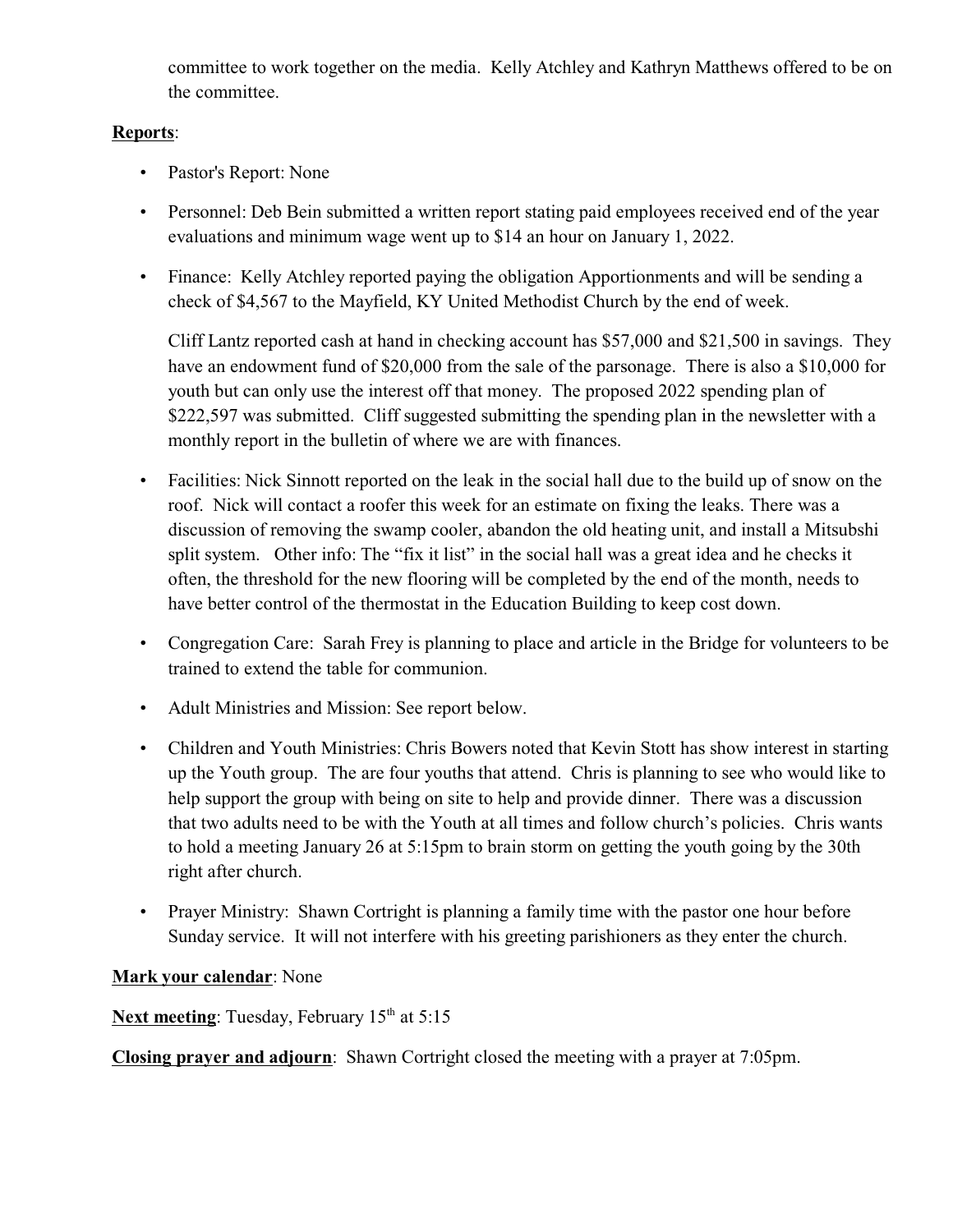# Adult Ministries Board Report

## November 2021

Tailgaters: The Tailgate ministry requests approval to apply for an EFSP (Emergency Food and Shelter Program) grant under Phase 39. The EFSA is administered by FEMA. The local EFSP Board chair has advised the release of the Phase 39 funds is eminent. There is no payback involved or limitations on use as long the federal funds are used for food and specific supplies targeting individuals and families who are experiencing, or at risk of, hunger and/or homelessness. Tailgaters used the same EFSP grant in 2020 and 2021.

Strong Women: Turnout has been good. Although some people have shown interest in joining, no one new has come to class.

WOW: When Linda is gone, Pam and Nickie have been leading and setting up exercise.

Sunday Morning Bible Study: Mike Fallon has been teaching the bible study in the Book of Acts. When Linda returns, she will resume being the teacher.

United Methodist Men: Still on Covid break.

Saints Alive: No activities planned for the coming month.

- · Quilting: All is well. Attendance ranges from 8-13. Next month they will be starting an Asian quilt.
- · Book Club: The book club has returned to meeting in person. The Christmas meeting at the Lantz's was a huge success. The snow did not keep the Yreka members from getting to Ft. Jones. A delicious breakfast as well as gift exchange, added to the fun of their regular meeting. January's meeting was at the Clark's.

Worship/Music: The worship team is looking forward to having all of its members back. Advent, Christmas and Epiphany all went well. The 11:00 p.m. Christmas Eve service was canceled due to the snow storm. The early service had far fewer attendees than usual. Again thanks, go to Dwala Smith and Kevin Stott for filling in when Karen is gone.

Respectfully Submitted, Karen Clark